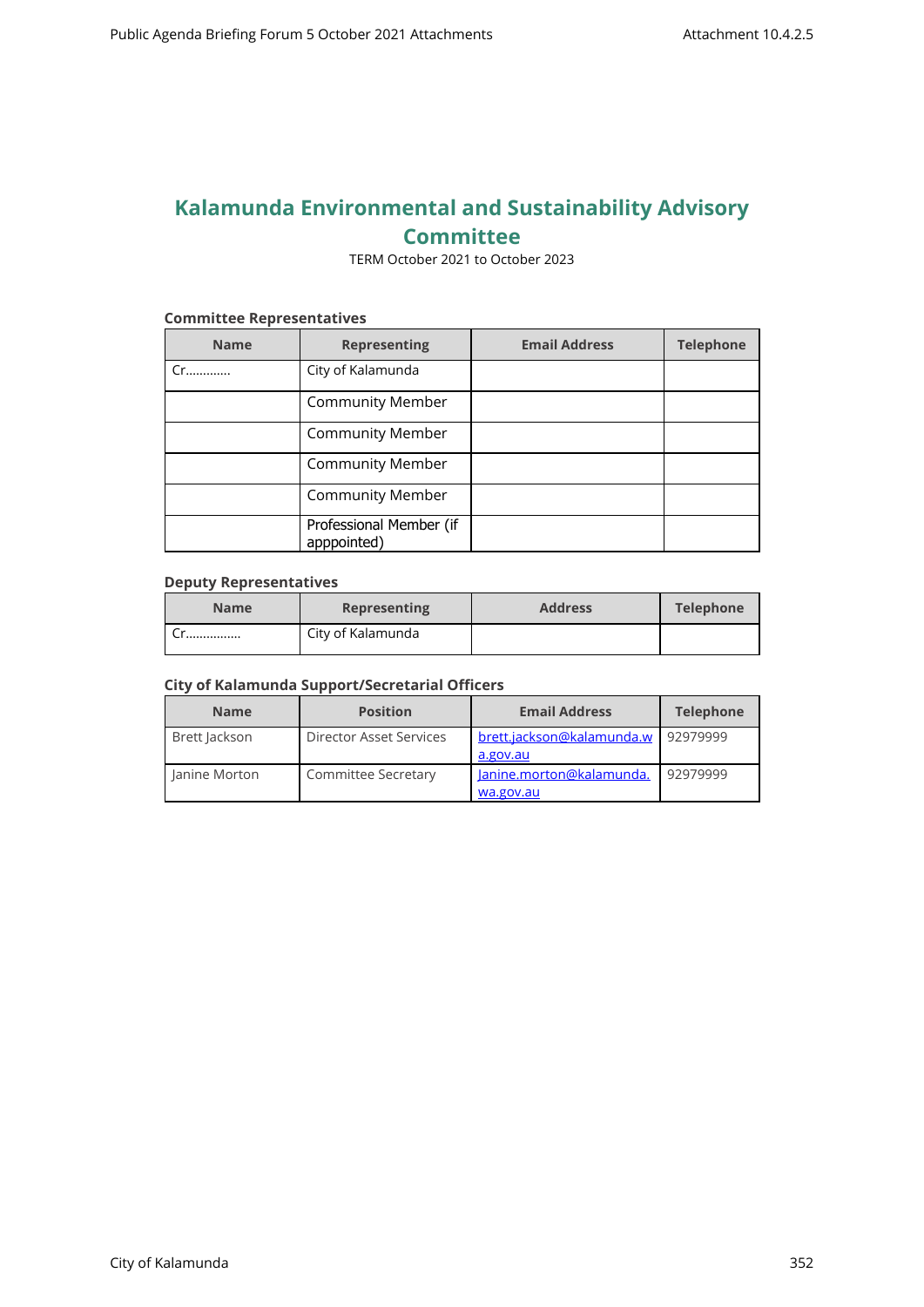## **KALAMUNDA ENVIRONMENTAL AND SUSTAINABILITY ADVISORY COMMITTEE**

Terms of Reference October 2021

## **1. Name**

## The name of the Committee shall be the *Kalamunda Environmental and Sustainability Advisory Committee (KESAC).*

## **2. Purpose**

To provide Council with support as requested in the City's progress towards becoming a more environmentally sustainable community recognising the impacts of Climate Change

## **3. Objectives**

To:

- a) Assist the Council by providing advice in relation to draft strategies, actions and plans in addressing Climate Change and its impact upon the community at large;
- b) Provide the Council with advice and feedback regarding community engagement activities undertaken by the City in this area
- c) Upon request by the Council or City undertake specific investigations, tasks or review of matters related to:
	- a. Biodiversity Protection and Enhancement
	- b. Urban Forest Canopy
	- c. Potable and Non-Potable Water Management
	- d. Carbon Footprint reduction
	- e. Waste Avoidance and Resource Recovery
	- f. Other issues in addressing long term sustainability for the City and its Community
	- g. Other matters referenced in the Kalamunda Clean and Green Local Environment Strategy 2019-2029
- d) Act as champions within the community for City environmental and sustainability initiatives in this area
- e) Provide advice to the Council on emerging issues and opportunities relating to environmental and sustainability matters

## **4. Councils Strategic Alignment**

*Kalamunda Advancing Strategic Community Plan to 2031* 

OBJECTIVE 2.1 - To protect and enhance the environmental values of the city.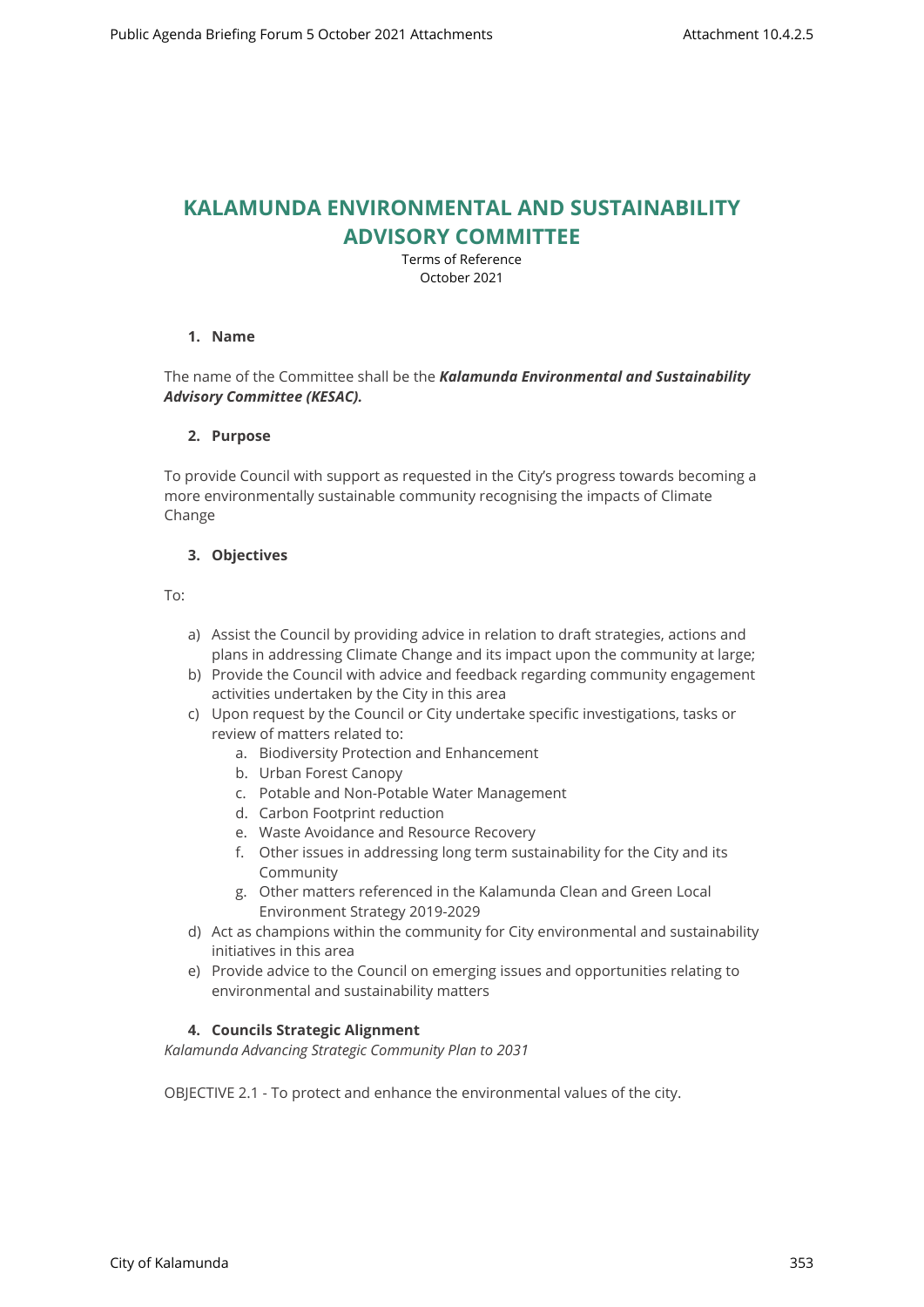OBJECTIVE 2.2. - To improve environmental sustainability through effective natural resource management.

OBJECTIVE 2.3. - To reduce the amount of waste produced and increase the amount of reuse and recycling of waste.

OBJECTIVE 4.2. - To proactively engage and partner for the benefit of the community.

#### **5. Membership**

#### **a) Qualification to be a Member**

The committee members shall have the following interest and/or expertise in:

- i. Carbon Reduction, Energy Sustainability, Water Management.
- ii. Climate Change Management
- iii. Environmental matters such as water sensitive urban design, biodiversity protection and enhancement, waste and recycling management and community partnerships in these fields.

## *Community Representatives will not be selected to represent community interest groups, associations or commercial interests.*

## *Community Representatives are preferred that have expertise in this areas rather than a broad interest*

## **b) No. of Members**

The committee shall consist of 6 members, including:

- i. One Elected Member.
- ii. Four Community Representatives, residing in the district.
- iii. If required and suitable, a professional expert on the matter of climate change, who may or may not be a resident within the District.

## **c) Deputy Members**

The Council member shall have an appointed Deputy who is to attend meetings in the absence of a member.

## **d) Term of Appointment**

Appointment is for up to two years and members are eligible for re-appointment following the Council Ordinary Election.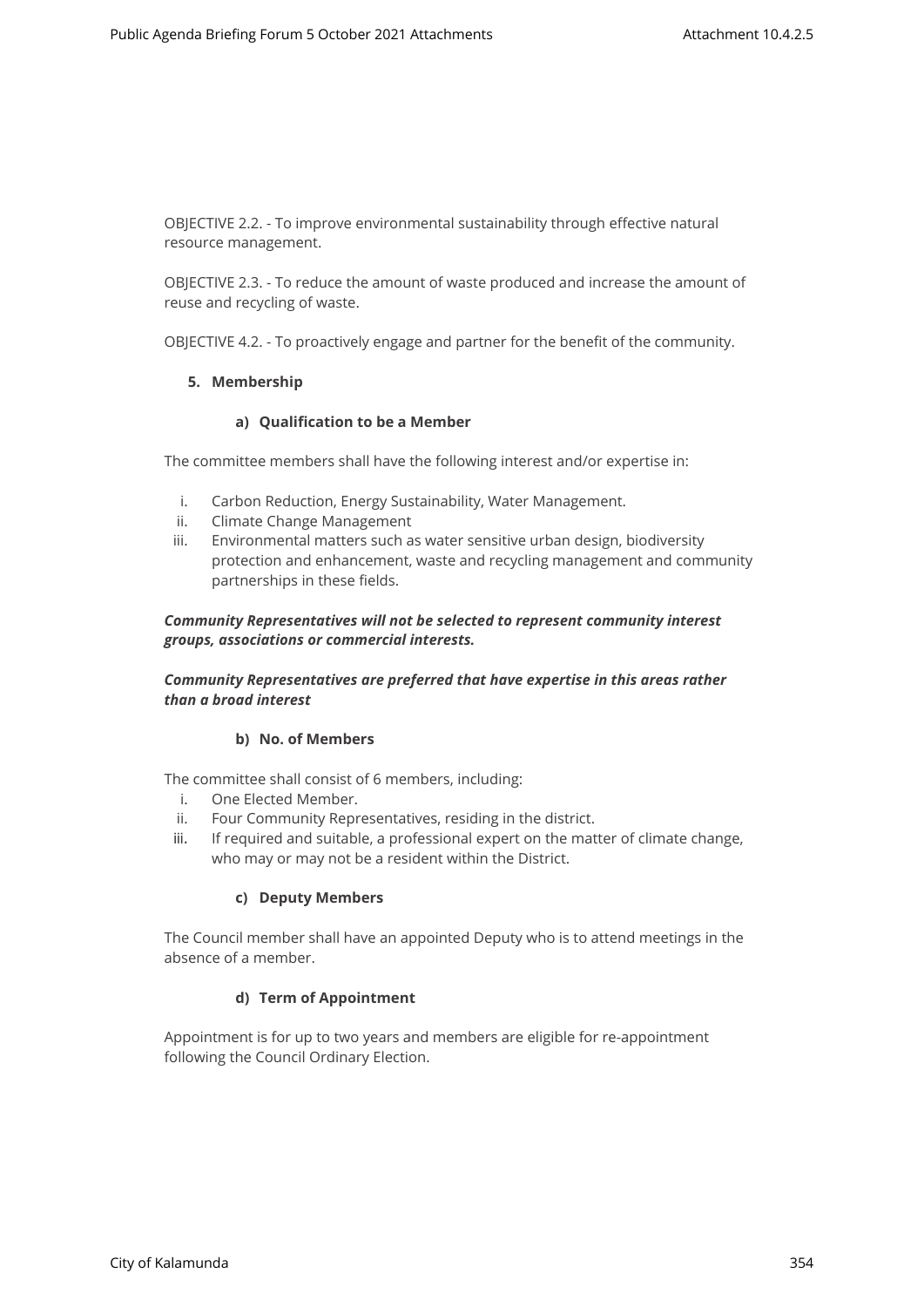#### **e) Observers**

A request to attend a meeting as an observer will be approved at the discretion of the Presiding Member and the CEO.

Requests to attend as an observer should be provided to the CEO no less than two full working days prior to the meeting.

Observers:

- i. will not participate in the business of the committee.
- ii. will not be present when items of confidentiality are presented or discussed by the committee.

#### **f) Resignation or Termination of Membership**

- i. Membership will be reviewed should a member miss three consecutive meetings without approved leave of absence and the Committee may choose to recommend to Council that the member is removed.
- ii. A committee member may resign from membership of the committee by giving the Chief Executive Officer or the committee's presiding member written notice of the resignation.

#### **g) Election of Presiding Member and Deputy Presiding Member**

The election of the Presiding Member and Deputy Presiding Member will be conducted in accordance with the provisions of the *Local Government Act 1995*.

#### **6. Meetings**

#### **a) Conduct of Meetings**

All meetings will be conducted in accordance with the provisions of the *Local Government Act 1995* and the City's Standing Orders Local Law and the City of Kalamunda Code of Conduct.

## **b) Scheduling of Ordinary Meetings**

The Committee shall meet at least quarterly. Meetings should be held on a regular date and time to be determined by the committee.

#### **c) Special or Extra Meetings and Working Groups**

A Special or extra meeting can be proposed by: -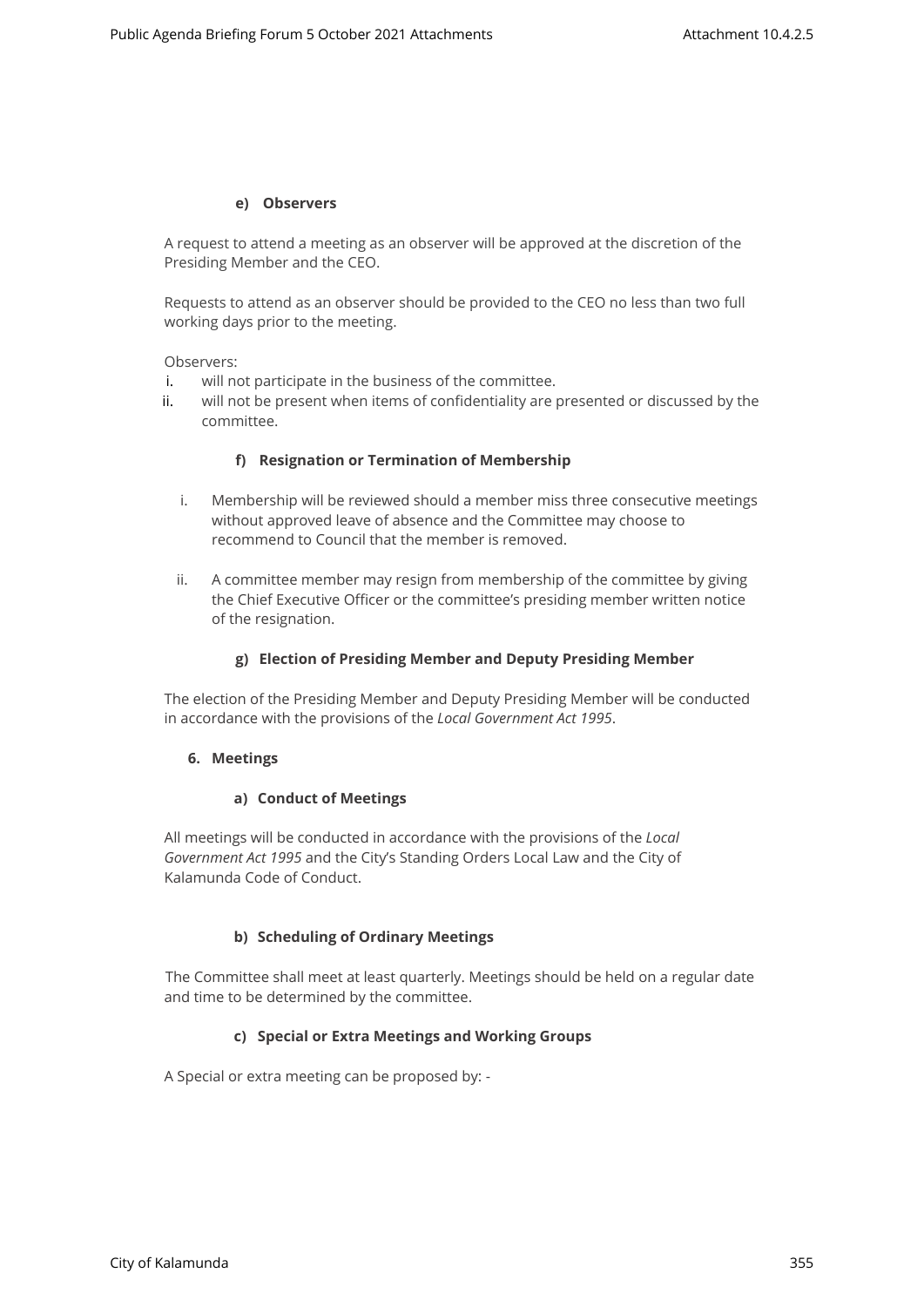- i. A majority decision of the Committee
- ii. The presiding member of the Committee
- iii. By more than 1/3<sup>rd</sup> of the members of the Committee

The City's administration will approve these Special or Extra Meetings subject to availability of City resources.

A Committee may also choose to form working groups from its membership or to second others with specific skills for undertaking specific tasks required by the Committee in consultation with the City to ensure resources can be made available.

## **d) Quorum**

A quorum shall consist of at least one half of the appointed members. If a quorum is not achieved the meeting can progress informally, with minutes prepared in accordance with established processes.

## **e) Disclosure of Interests**

All Committee Members are required to disclose any financial, proximity or impartiality interests they may have in any matter to be discussed at the meeting.

## **f) Voting**

Each appointed member present shall have one (1) vote. In the event of a tied vote, the Presiding Member is to cast a second vote.

City of Kalamunda Officers supporting the Committee do not have voting rights.

The City may appoint additional Officers to attend meetings to provide advice or subject matter expertise on topics to be discussed at any meeting. These Officers do not have voting rights

## **g) Agendas and Minutes**

- i. Agendas and Minutes will be administered by the Chief Executive Officer or their delegate.
- ii. A City of Kalamunda Officer will be appointed by the Chief Executive Officer as the Secretary to the Committee.
- iii. A call for agenda items and notices of meetings will be distributed electronically by the Secretary 10 working days prior to each meeting. Members are to submit any agenda items within 2 working days.
- iv. A draft Agenda will be sent electronically to the Presiding Member 8 working days prior to committee meeting for sign off.